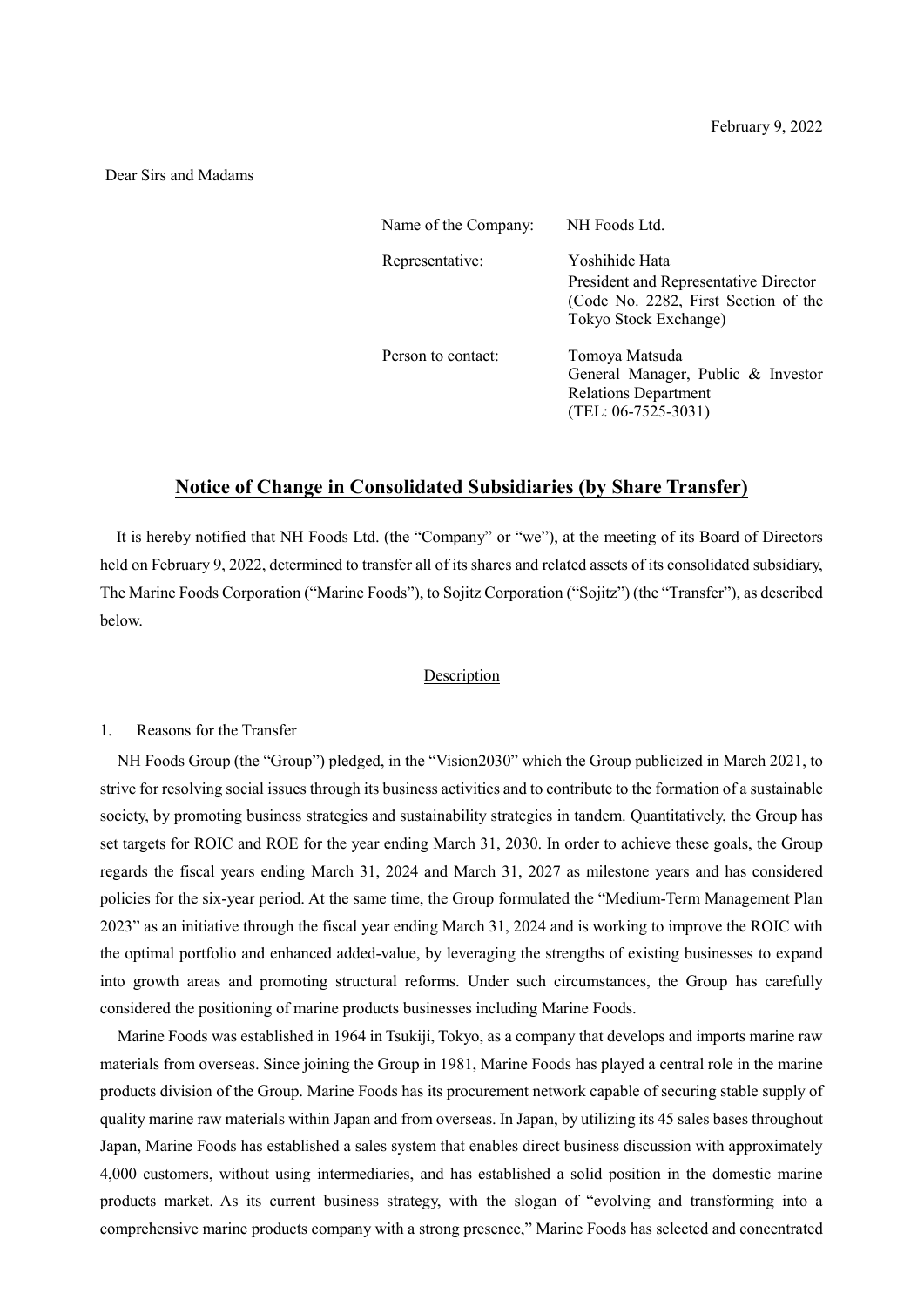on highly profitable and promising areas, such as its own factory-made products and sushi varieties, and is steadily generating profits.

In order for Marine Foods to achieve further growth in the future while taking advantage of its business base and strengths, we determined that it is most appropriate to transfer the shares of Marine Foods to a partner outside the Group who can share the common growth vision in the marine products field and can utilize new resources and sales networks, and for Marine Foods to operate its business with the new partner.

Sojitz, having the retail sector including food products as one of its focused areas, has a track record of multiple business investments in this sector including its investment in ROYAL HOLDINGS Co., Ltd. in March 2021. In the marine products sector, in addition to trading, Sojitz is engaged in the tuna farming business and the tuna processing and wholesale business in China, and is said to be planning to further strengthen its production, processing and sales functions. Accordingly, we have determined the Transfer having considered that, with leveraging the resources such as the business infrastructure and global network of Sojitz and its investing companies, strengthening and expanding overseas business such as in the Asian and North American markets as well as expanding business by developing new sales channels such as dining out, e-commerce and mail-order services, will contribute to the sustainable growth and enhancement of the corporate value of Marine Foods, and will also be consistent with the Company's optimal portfolio and concentration of management resources. The Group will first transfer its own shares in overseas marine products companies to Marine Foods, and then the Company will transfer all of its own shares in Marine Foods (the "Share Transfer").

In the Group, even after the Share Transfer, Hoko Co., Ltd., a consolidated subsidiary of the Company, will continue to operate the processed marine foods business under the Processed Foods Business Division and will continue to provide marine foods products such as canned foods and retort pouches. Further, under the Processed Foods Business Division, the Deli Products Department will provide processed marine products.

| (1)                                                            | Name                                                                                                | The Marine Foods Corporation                                                                                                                                                                                                                                                                                                                                                      |                                                          |  |
|----------------------------------------------------------------|-----------------------------------------------------------------------------------------------------|-----------------------------------------------------------------------------------------------------------------------------------------------------------------------------------------------------------------------------------------------------------------------------------------------------------------------------------------------------------------------------------|----------------------------------------------------------|--|
| (2)                                                            | Location                                                                                            |                                                                                                                                                                                                                                                                                                                                                                                   | ThinkPark Tower, 2-1-1 Osaki, Shinagawa-ku, Tokyo        |  |
| (3)                                                            | Name and title of<br>representative                                                                 | Representative Director and President, Katsunori Fujiwara                                                                                                                                                                                                                                                                                                                         |                                                          |  |
| (4)                                                            | Nature of business                                                                                  | Manufacturing and sale of processed marine food products and import and sale<br>of marine raw materials                                                                                                                                                                                                                                                                           |                                                          |  |
| (5)                                                            | Capital                                                                                             | 1,133 million yen                                                                                                                                                                                                                                                                                                                                                                 |                                                          |  |
| (6)                                                            | Year/Month of<br>establishment                                                                      | October 1964                                                                                                                                                                                                                                                                                                                                                                      |                                                          |  |
| (7)                                                            | Major shareholder and<br>its shareholding ratio                                                     | NH Foods Ltd.<br>100%                                                                                                                                                                                                                                                                                                                                                             |                                                          |  |
| Relationship between<br>the Company and<br>(8)<br>Marine Foods |                                                                                                     | Capital<br>relationship                                                                                                                                                                                                                                                                                                                                                           | The Company holds 100% of voting rights of Marine Foods. |  |
|                                                                | Personnel<br>relationship                                                                           | One executive officer and one employee of the Company<br>concurrently serve as a director (part-time) of Marine Foods.<br>In addition, fourteen employees of the Company and<br>Company's subsidiaries are being seconded to Marine<br>Foods, and three employees of Marine Foods are being<br>seconded to the Company.                                                           |                                                          |  |
|                                                                | <b>Business</b><br>relationship                                                                     | A subsidiary of the Company sells marine raw materials to<br>Marine Foods. In addition, Marine Foods purchases<br>secondary materials, etc. from the Company and the<br>Company also provides inspection functions, partial back-<br>office functions and a part of IT systems to Marine Foods.<br>Marine Foods also leases its head office and some offices<br>from the Company. |                                                          |  |
| (9)                                                            | Operating results and financial position of Marine Foods in the past three years (non-consolidated) |                                                                                                                                                                                                                                                                                                                                                                                   |                                                          |  |

2. Outline of the company to be changed (Marine Foods)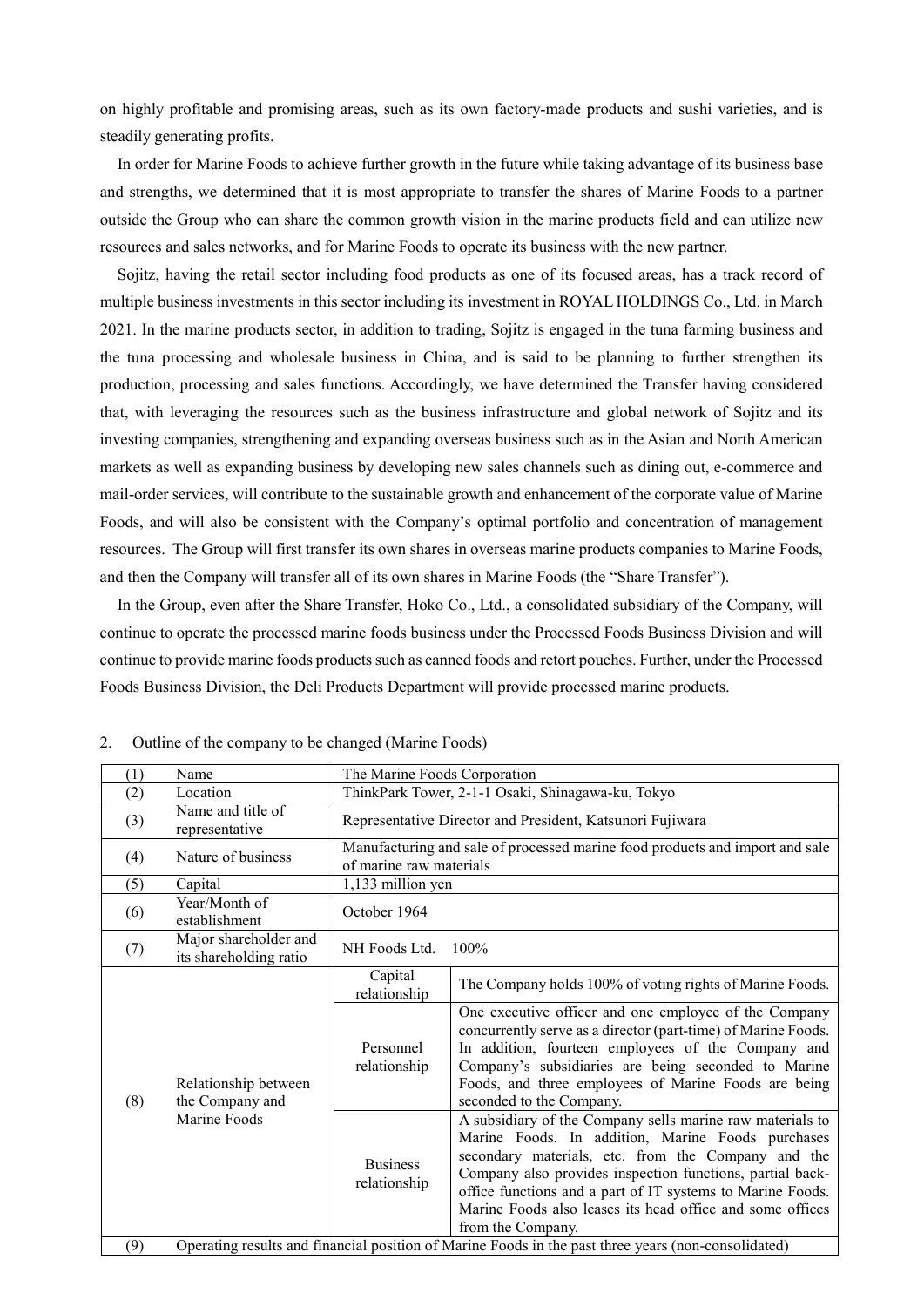| Fiscal year          | Year ended         | Year ended         | Year ended         |
|----------------------|--------------------|--------------------|--------------------|
|                      | March 2019         | March 2020         | March 2021         |
| Net assets           | 4,961 million yen  | 5,115 million yen  | 6,035 million yen  |
| Total assets         | 29,792 million yen | 28,918 million yen | 31,705 million yen |
| Net asset per share  | 218.88 yen         | 225.65 yen         | 266.25 yen         |
| Net sales            | 84,683 million yen | 85,836 million yen | 83,700 million yen |
| Operating income     | 762 million yen    | 808 million yen    | 1,915 million yen  |
| Ordinary income      | 772 million yen    | 815 million yen    | 1,887 million yen  |
| Net income           | 567 million yen    | 513 million yen    | 1,207 million yen  |
| Net income per share | $25.02$ yen        | 22.62 yen          | 53.24 yen          |
| Dividend per share   | 15.00 yen          | $18.00$ yen        | 43.00 yen          |

# 3. Outline of the counterparty of the Share Transfer (Sojitz)

| (1)  | Name                                                                                | Sojitz Corporation                                                                                                                                                                                                                                                                                                                                                                                                                                                    |                                                                                                                                                                                                                                                                                                                                                                                                                                                                                                                                                                                                                                                                                                                                                                                                                                                                                                       |        |
|------|-------------------------------------------------------------------------------------|-----------------------------------------------------------------------------------------------------------------------------------------------------------------------------------------------------------------------------------------------------------------------------------------------------------------------------------------------------------------------------------------------------------------------------------------------------------------------|-------------------------------------------------------------------------------------------------------------------------------------------------------------------------------------------------------------------------------------------------------------------------------------------------------------------------------------------------------------------------------------------------------------------------------------------------------------------------------------------------------------------------------------------------------------------------------------------------------------------------------------------------------------------------------------------------------------------------------------------------------------------------------------------------------------------------------------------------------------------------------------------------------|--------|
| (2)  | Location                                                                            | 1-1, Uchisaiwaicho 2-chome, Chiyoda-ku, Tokyo                                                                                                                                                                                                                                                                                                                                                                                                                         |                                                                                                                                                                                                                                                                                                                                                                                                                                                                                                                                                                                                                                                                                                                                                                                                                                                                                                       |        |
| (3)  | Name and title of<br>representative                                                 | Representative Director and President & CEO, Masayoshi Fujimoto                                                                                                                                                                                                                                                                                                                                                                                                       |                                                                                                                                                                                                                                                                                                                                                                                                                                                                                                                                                                                                                                                                                                                                                                                                                                                                                                       |        |
| (4)  | Nature of business                                                                  | As a general trading company, expanded businesses in the following sectors:<br>automobile; the aerospace $\&$ transportation project; the infrastructure $\&$<br>healthcare; the metals, mineral resources & recycling; the chemicals; the<br>consumer industry $\&$ agriculture business; and the retail $\&$ consumer service.                                                                                                                                      |                                                                                                                                                                                                                                                                                                                                                                                                                                                                                                                                                                                                                                                                                                                                                                                                                                                                                                       |        |
| (5)  | Capital                                                                             |                                                                                                                                                                                                                                                                                                                                                                                                                                                                       | 160,339 million yen (as of December 31, 2021)                                                                                                                                                                                                                                                                                                                                                                                                                                                                                                                                                                                                                                                                                                                                                                                                                                                         |        |
| (6)  | Year/Month of<br>establishment                                                      | April 2003                                                                                                                                                                                                                                                                                                                                                                                                                                                            |                                                                                                                                                                                                                                                                                                                                                                                                                                                                                                                                                                                                                                                                                                                                                                                                                                                                                                       |        |
| (7)  | Net assets                                                                          |                                                                                                                                                                                                                                                                                                                                                                                                                                                                       | 709,033 million yen (as of December 31, 2021, consolidated)                                                                                                                                                                                                                                                                                                                                                                                                                                                                                                                                                                                                                                                                                                                                                                                                                                           |        |
| (8)  | Total assets                                                                        |                                                                                                                                                                                                                                                                                                                                                                                                                                                                       | 2,509,173 million yen (as of December 31, 2021, consolidated)                                                                                                                                                                                                                                                                                                                                                                                                                                                                                                                                                                                                                                                                                                                                                                                                                                         |        |
| (9)  | Major shareholders and<br>their shareholding ratio<br>(as of September 30,<br>2021) | The Master Trust Bank of Japan, Ltd.<br>ICHIGO TRUST PTE LTD.<br>10.69%<br>Custody Bank of Japan, Ltd.<br>8.21%<br>STATE STREET BANK AND TRUST COMPANY 505103<br>1.43%<br>JP MORGAN CHASE BANK 385781<br>1.33%<br>1.31%<br>JAPAN SECURITIES FINANCE CO., LTD<br>1.29%<br>STATE STREET BANK WEST CLIENT - TREATY 505234<br>1.22%<br>THE BANK OF NEW YORK MELLON 140044<br>SMBC Nikko Securities Inc.<br>1.16%<br>UBS AG LONDON A/C IPB SEGREGATED CLIENT ACCOUNT 1.06% |                                                                                                                                                                                                                                                                                                                                                                                                                                                                                                                                                                                                                                                                                                                                                                                                                                                                                                       | 12.82% |
| (10) | Relationship between<br>the Company and<br>Sojitz                                   | Capital<br>relationship<br>Personnel<br>relationship<br><b>Business</b><br>relationship<br>Whether or not to<br>fall under the<br>category of<br>related party                                                                                                                                                                                                                                                                                                        | The Company has no capital relationship with Sojitz<br>required to be specifically stated. No associated person or<br>associated company of the Company has any capital<br>relationship with any associated person or associated<br>company of Sojitz required to be specifically stated.<br>The Company has no personnel relationship with Sojitz<br>required to be specifically stated. No associated person or<br>associated company of the Company has any personnel<br>relationship with any associated person or associated<br>company of Sojitz required to be specifically stated.<br>The Company and companies in the Group purchase and sell<br>products and raw materials with Sojitz.<br>Sojitz does not fall under the category of related party to the<br>Company. No associated person or associated company of<br>Sojitz falls under the category of related party to the<br>Company. |        |

# 4. Number of transferred shares and status of shareholding before and after the transfer

|     | Numbers of shares      | 22,666,000 shares                               |  |
|-----|------------------------|-------------------------------------------------|--|
|     | owned before the       | (Number of voting rights: 22,666,000)           |  |
|     | change                 | (Percentage of voting rights held : $100.0\%$ ) |  |
|     | Number of shares to be | 22,666,000 shares                               |  |
| (2) | transferred            | (Number of voting rights: 22,666,000)           |  |
|     | Corporate value        | approximately 26.5 billion yen                  |  |